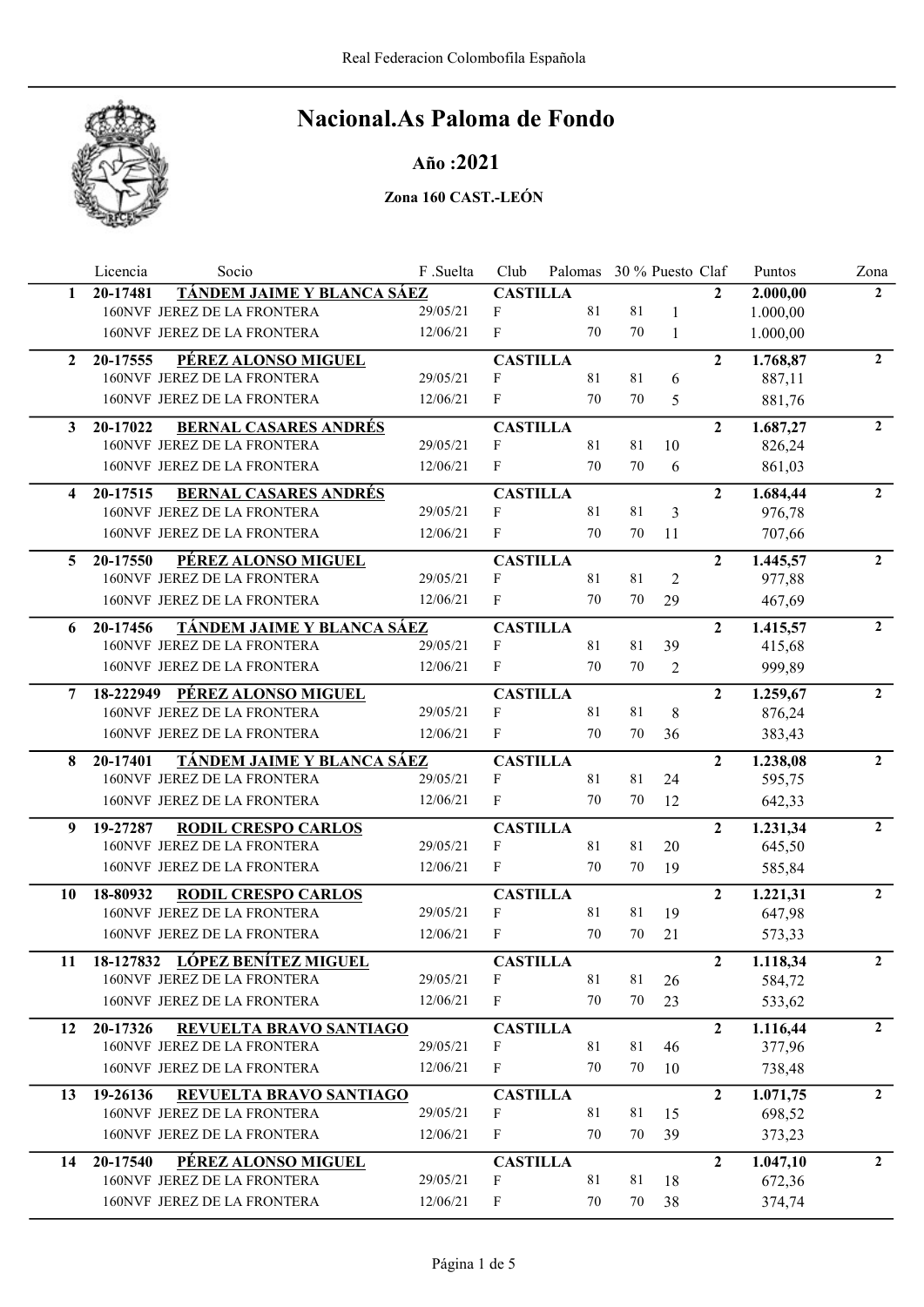

## Año :2021

|    | Licencia<br>Socio                                                       | F.Suelta | Club                 | Palomas 30 % Puesto Claf |    |                |                | Puntos           | Zona           |
|----|-------------------------------------------------------------------------|----------|----------------------|--------------------------|----|----------------|----------------|------------------|----------------|
| 15 | <b>RODIL CRESPO CARLOS</b><br>18-80945                                  |          | <b>CASTILLA</b>      |                          |    |                | $\overline{2}$ | 1.039,19         | $\overline{2}$ |
|    | 160NVF JEREZ DE LA FRONTERA                                             | 29/05/21 | F                    | 81                       | 81 | 23             |                | 599,73           |                |
|    | 160NVF JEREZ DE LA FRONTERA                                             | 12/06/21 | F                    | 70                       | 70 | 34             |                | 439,46           |                |
| 16 | TÁNDEM JAIME Y BLANCA SÁEZ<br>18-80556                                  |          | <b>CASTILLA</b>      |                          |    |                | $\overline{2}$ | 981,74           | $\overline{2}$ |
|    | 160NVF JEREZ DE LA FRONTERA                                             | 29/05/21 | F                    | 81                       | 81 | 28             |                | 508,89           |                |
|    | 160NVF JEREZ DE LA FRONTERA                                             | 12/06/21 | F                    | 70                       | 70 | 27             |                | 472,85           |                |
| 17 | REVUELTA BRAVO SANTIAGO<br>19-26008                                     |          | <b>CASTILLA</b>      |                          |    |                | $\overline{2}$ | 901,07           | $\overline{2}$ |
|    | 160NVF JEREZ DE LA FRONTERA                                             | 29/05/21 | F                    | 81                       | 81 | 37             |                | 419,72           |                |
|    | 160NVF JEREZ DE LA FRONTERA                                             | 12/06/21 | F                    | 70                       | 70 | 26             |                | 481,35           |                |
| 18 | 20-18206<br>HORATAN HORATIN DANIEL                                      |          | <b>CASTILLA</b>      |                          |    |                | $\overline{2}$ | 895,08           | $\overline{2}$ |
|    | 160NVF JEREZ DE LA FRONTERA                                             | 29/05/21 | F                    | 81                       | 81 | 33             |                | 442,13           |                |
|    | 160NVF JEREZ DE LA FRONTERA                                             | 12/06/21 | F                    | 70                       | 70 | 32             |                | 452,95           |                |
| 19 | 18-80233<br>HORATAN HORATIN DANIEL                                      |          | <b>CASTILLA</b>      |                          |    |                | $\overline{2}$ | 876,07           | $\overline{2}$ |
|    | 160NVF JEREZ DE LA FRONTERA                                             | 29/05/21 | F                    | 81                       | 81 | 32             |                | 442,99           |                |
|    | 160NVF JEREZ DE LA FRONTERA                                             | 12/06/21 | F                    | 70                       | 70 | 35             |                | 433,08           |                |
| 20 | 20-17512<br>REVUELTA BRAVO SANTIAGO                                     |          | <b>CASTILLA</b>      |                          |    |                | $\overline{2}$ | 840,06           | $\overline{2}$ |
|    | 160NVF JEREZ DE LA FRONTERA                                             | 29/05/21 | F                    | 81                       | 81 | 48             |                | 352,59           |                |
|    | 160NVF JEREZ DE LA FRONTERA                                             | 12/06/21 | F                    | 70                       | 70 | 25             |                | 487,47           |                |
| 21 | <u>TÁNDEM JAIME Y BLANCA SÁEZ</u><br>20-17406                           |          | <b>CASTILLA</b>      |                          |    |                | $\mathbf{1}$   | 976,82           | $\overline{2}$ |
|    | 160NVF JEREZ DE LA FRONTERA                                             | 12/06/21 | F                    | 70                       | 70 | 3              |                | 976,82           |                |
| 22 | TÁNDEM JAIME Y BLANCA SÁEZ<br>20-17441                                  |          | <b>CASTILLA</b>      |                          |    |                | 1              | 976,75           | $\overline{2}$ |
|    | 160NVF JEREZ DE LA FRONTERA                                             | 12/06/21 | F                    | 70                       | 70 | $\overline{4}$ |                | 976,75           |                |
| 23 | PÉREZ ALONSO MIGUEL<br>19-26341                                         |          | <b>CASTILLA</b>      |                          |    |                | 1              | 942,14           | $\overline{2}$ |
|    | 160NVF JEREZ DE LA FRONTERA                                             | 29/05/21 | F                    | 81                       | 81 | $\overline{4}$ |                | 942,14           |                |
| 24 | 18-80937<br><b>RODIL CRESPO CARLOS</b>                                  |          | <b>CASTILLA</b>      |                          |    |                | 1              | 894,07           | $\overline{2}$ |
|    | 160NVF JEREZ DE LA FRONTERA                                             | 29/05/21 | F                    | 81                       | 81 | 5              |                | 894,07           |                |
|    |                                                                         |          |                      |                          |    |                |                |                  | $\overline{2}$ |
| 25 | 20-17013<br><b>BERNAL CASARES ANDRÉS</b><br>160NVF JEREZ DE LA FRONTERA | 29/05/21 | <b>CASTILLA</b><br>F | 81                       | 81 | 7              | 1              | 876,77<br>876,77 |                |
|    |                                                                         |          |                      |                          |    |                |                |                  |                |
| 26 | <b>BERNAL CASARES ANDRÉS</b><br>20-17757                                |          | <b>CASTILLA</b>      |                          |    |                | $\mathbf{1}$   | 876,11           | $\overline{2}$ |
|    | 160NVF JEREZ DE LA FRONTERA                                             | 29/05/21 | F                    | 81                       | 81 | 9              |                | 876,11           |                |
| 27 | TÁNDEM JAIME Y BLANCA SÁEZ<br>20-17423                                  |          | <b>CASTILLA</b>      |                          |    |                | 1              | 813,24           | 2              |
|    | 160NVF JEREZ DE LA FRONTERA                                             | 29/05/21 | F                    | 81                       | 81 | <sup>11</sup>  |                | 813,24           |                |
| 28 | REVUELTA BRAVO SANTIAGO<br>20-17305                                     |          | <b>CASTILLA</b>      |                          |    |                | 1              | 808,76           | $\overline{2}$ |
|    | 160NVF JEREZ DE LA FRONTERA                                             | 12/06/21 | F                    | 70                       | 70 | 7              |                | 808,76           |                |
| 29 | 18-80282<br><b>HORATAN HORATIN DANIEL</b>                               |          | <b>CASTILLA</b>      |                          |    |                | $\mathbf{1}$   | 798,98           | $\overline{2}$ |
|    | 160NVF JEREZ DE LA FRONTERA                                             | 29/05/21 | F                    | 81                       | 81 | 12             |                | 798,98           |                |
| 30 | <b>RAMOS SÁNCHEZ RAFAEL</b><br>20-17166                                 |          | <b>CASTILLA</b>      |                          |    |                | $\mathbf{1}$   | 775,82           | $\overline{2}$ |
|    | 160NVF JEREZ DE LA FRONTERA                                             | 29/05/21 | F                    | 81                       | 81 | 13             |                | 775,82           |                |
| 31 | 17-114311 TÁNDEM JAIME Y BLANCA SÁEZ                                    |          | <b>CASTILLA</b>      |                          |    |                | $\mathbf{1}$   | 768,96           | $2^{\circ}$    |
|    | 160NVF JEREZ DE LA FRONTERA                                             | 12/06/21 | F                    | 70                       | 70 | $\,8\,$        |                | 768,96           |                |
|    |                                                                         |          |                      |                          |    |                |                |                  |                |
| 32 | 19-27334<br><b>RODIL CRESPO CARLOS</b>                                  |          | <b>CASTILLA</b>      |                          |    |                | 1              | 762,90           | $\overline{2}$ |
|    | 160NVF JEREZ DE LA FRONTERA                                             | 12/06/21 | F                    | $70\,$                   | 70 | 9              |                | 762,90           |                |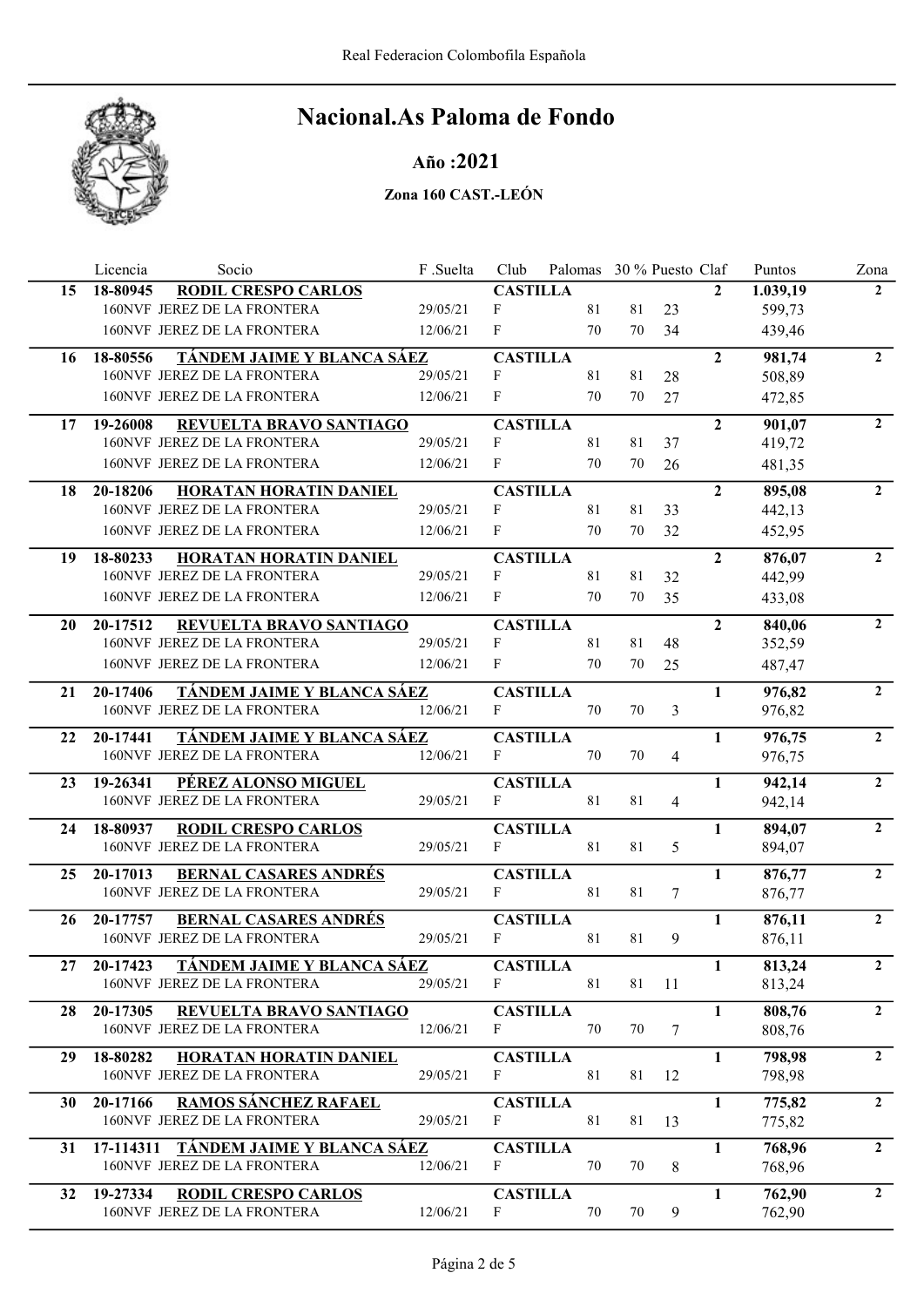

Año :2021

|    | Socio<br>Licencia                                                      | F .Suelta | Club                 | Palomas 30 % Puesto Claf |    |    |              | Puntos           | Zona           |
|----|------------------------------------------------------------------------|-----------|----------------------|--------------------------|----|----|--------------|------------------|----------------|
| 33 | PÉREZ ALONSO MIGUEL<br>20-17545                                        |           | <b>CASTILLA</b>      |                          |    |    | $\mathbf{1}$ | 723,85           | $2^{\circ}$    |
|    | 160NVF JEREZ DE LA FRONTERA                                            | 29/05/21  | F                    | 81                       | 81 | 14 |              | 723,85           |                |
| 34 | 19-27273<br><b>RODIL CRESPO CARLOS</b>                                 |           | <b>CASTILLA</b>      |                          |    |    | 1            | 686,63           | $\overline{2}$ |
|    | 160NVF JEREZ DE LA FRONTERA                                            | 29/05/21  | F                    | 81                       | 81 | 16 |              | 686,63           |                |
| 35 | 20-17538<br>PÉREZ ALONSO MIGUEL                                        |           | <b>CASTILLA</b>      |                          |    |    | $\mathbf{1}$ | 677,85           | $\overline{2}$ |
|    | 160NVF JEREZ DE LA FRONTERA                                            | 29/05/21  | F                    | 81                       | 81 | 17 |              | 677,85           |                |
| 36 | <b>RAMOS SÁNCHEZ RAFAEL</b><br>20-17294                                |           | <b>CASTILLA</b>      |                          |    |    | $\mathbf{1}$ | 637,60           | $\overline{2}$ |
|    | 160NVF JEREZ DE LA FRONTERA                                            | 29/05/21  | F                    | 81                       | 81 | 21 |              | 637,60           |                |
|    |                                                                        |           |                      |                          |    |    |              |                  |                |
| 37 | 19-26831<br><b>RAMOS SÁNCHEZ RAFAEL</b><br>160NVF JEREZ DE LA FRONTERA | 29/05/21  | <b>CASTILLA</b><br>F | 81                       | 81 | 22 | $\mathbf{1}$ | 631,22<br>631,22 | $\overline{2}$ |
|    |                                                                        |           |                      |                          |    |    |              |                  |                |
| 38 | 20-17605<br><b>RODIL CRESPO CARLOS</b>                                 |           | <b>CASTILLA</b>      |                          |    |    | $\mathbf{1}$ | 622,86           | $\mathbf{2}$   |
|    | 160NVF JEREZ DE LA FRONTERA                                            | 12/06/21  | F                    | 70                       | 70 | 13 |              | 622,86           |                |
| 39 | 18-80274<br>HORATAN HORATIN DANIEL                                     |           | <b>CASTILLA</b>      |                          |    |    | $\mathbf{1}$ | 618,66           | $\overline{2}$ |
|    | 160NVF JEREZ DE LA FRONTERA                                            | 12/06/21  | $\mathbf{F}$         | 70                       | 70 | 14 |              | 618,66           |                |
| 40 | PÉREZ ALONSO MIGUEL<br>18-222581                                       |           | <b>CASTILLA</b>      |                          |    |    | $\mathbf{1}$ | 605,90           | $\overline{2}$ |
|    | 160NVF JEREZ DE LA FRONTERA                                            | 12/06/21  | F                    | 70                       | 70 | 15 |              | 605,90           |                |
| 41 | 18-80979<br><b>RODIL CRESPO CARLOS</b>                                 |           | <b>CASTILLA</b>      |                          |    |    | $\mathbf{1}$ | 605,39           | $\overline{2}$ |
|    | 160NVF JEREZ DE LA FRONTERA                                            | 12/06/21  | F                    | 70                       | 70 | 16 |              | 605,39           |                |
| 42 | REVUELTA BRAVO SANTIAGO<br>20-17339                                    |           | <b>CASTILLA</b>      |                          |    |    | $\mathbf{1}$ | 590,10           | $2^{\circ}$    |
|    | 160NVF JEREZ DE LA FRONTERA                                            | 29/05/21  | $\mathbf{F}$         | 81                       | 81 | 25 |              | 590,10           |                |
|    |                                                                        |           |                      |                          |    |    |              |                  | $\overline{2}$ |
| 43 | 17-114495 HORATAN HORATIN DANIEL<br>160NVF JEREZ DE LA FRONTERA        | 12/06/21  | <b>CASTILLA</b><br>F | 70                       | 70 | 17 | $\mathbf{1}$ | 589,24<br>589,24 |                |
|    |                                                                        |           |                      |                          |    |    |              |                  |                |
| 44 | <b>BERNAL CASARES ANDRÉS</b><br>20-17027                               |           | <b>CASTILLA</b>      |                          |    |    | $\mathbf{1}$ | 588,73           | $\overline{2}$ |
|    | 160NVF JEREZ DE LA FRONTERA                                            | 12/06/21  | F                    | 70                       | 70 | 18 |              | 588,73           |                |
| 45 | PÉREZ ALONSO MIGUEL<br>19-26314                                        |           | <b>CASTILLA</b>      |                          |    |    | $\mathbf{1}$ | 578,89           | $\overline{2}$ |
|    | 160NVF JEREZ DE LA FRONTERA                                            | 12/06/21  | $\mathbf{F}$         | 70                       | 70 | 20 |              | 578,89           |                |
| 46 | <b>RAMOS SÁNCHEZ RAFAEL</b><br>20-17276                                |           | <b>CASTILLA</b>      |                          |    |    | 1            | 578,38           | $\overline{2}$ |
|    | 160NVF JEREZ DE LA FRONTERA                                            | 29/05/21  | F                    | 81                       | 81 | 27 |              | 578,38           |                |
| 47 | 20-17439<br>TÁNDEM JAIME Y BLANCA SÁEZ                                 |           | <b>CASTILLA</b>      |                          |    |    | $\mathbf{1}$ | 562,25           | $\overline{2}$ |
|    | 160NVF JEREZ DE LA FRONTERA                                            | 12/06/21  | $\mathbf F$          | 70                       | 70 | 22 |              | 562,25           |                |
| 48 | HORATAN HORATIN DANIEL<br>19-28540                                     |           | <b>CASTILLA</b>      |                          |    |    | $\mathbf{1}$ | 499,85           | $\overline{2}$ |
|    | 160NVF JEREZ DE LA FRONTERA                                            | 12/06/21  | $\mathbf F$          | 70                       | 70 | 24 |              | 499,85           |                |
| 49 | <b>RODIL CRESPO CARLOS</b><br>17-80956                                 |           | <b>CASTILLA</b>      |                          |    |    | $\mathbf{1}$ | 490,32           | $\overline{2}$ |
|    | 160NVF JEREZ DE LA FRONTERA                                            | 29/05/21  | F                    | 81                       | 81 | 29 |              | 490,32           |                |
|    |                                                                        |           |                      |                          |    |    |              |                  | $\overline{2}$ |
| 50 | 19-9023958 TÁNDEM JAIME Y BLANCA SÁEZ<br>160NVF JEREZ DE LA FRONTERA   | 29/05/21  | <b>CASTILLA</b><br>F | 81                       | 81 | 30 | $\mathbf{1}$ | 488,01           |                |
|    |                                                                        |           |                      |                          |    |    |              | 488,01           |                |
| 51 | PÉREZ ALONSO MIGUEL<br>20-17564                                        |           | <b>CASTILLA</b>      |                          |    |    | $\mathbf{1}$ | 471,71           | $\overline{2}$ |
|    | 160NVF JEREZ DE LA FRONTERA                                            | 12/06/21  | F                    | 70                       | 70 | 28 |              | 471,71           |                |
| 52 | RAMOS SÁNCHEZ RAFAEL<br>20-17758                                       |           | <b>CASTILLA</b>      |                          |    |    | 1            | 471,35           | $2^{\circ}$    |
|    | 160NVF JEREZ DE LA FRONTERA                                            | 29/05/21  | F                    | 81                       | 81 | 31 |              | 471,35           |                |
| 53 | 20-17619<br><b>RODIL CRESPO CARLOS</b>                                 |           | <b>CASTILLA</b>      |                          |    |    | $\mathbf{1}$ | 458,06           | $\overline{2}$ |
|    | 160NVF JEREZ DE LA FRONTERA                                            | 12/06/21  | F                    | 70                       | 70 | 30 |              | 458,06           |                |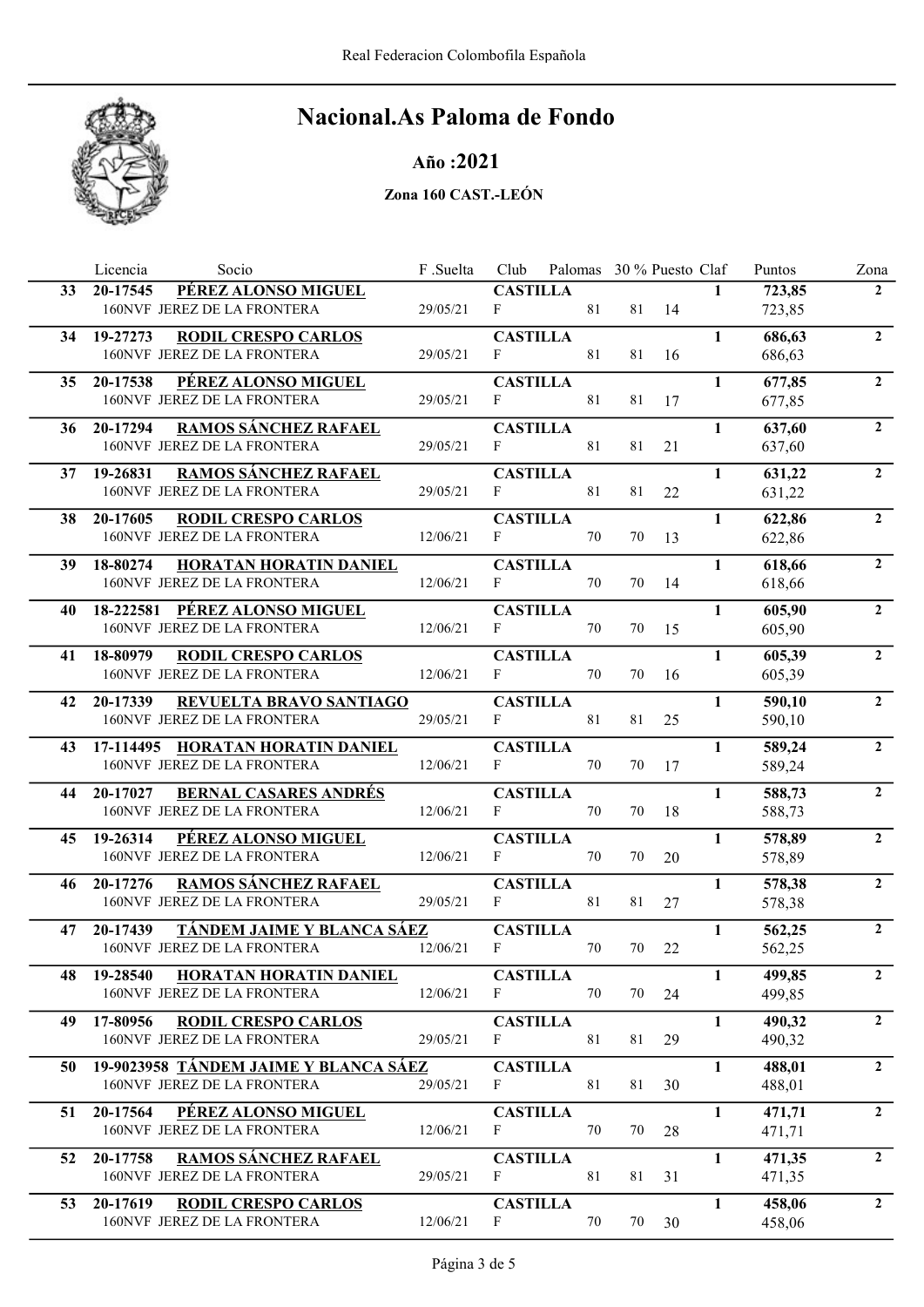

## Año :2021

|    | Socio<br>Licencia                                                            | F.Suelta | Club                                | Palomas 30 % Puesto Claf |        |    |              | Puntos           | Zona           |
|----|------------------------------------------------------------------------------|----------|-------------------------------------|--------------------------|--------|----|--------------|------------------|----------------|
| 54 | HORATAN HORATIN DANIEL<br>18-80495<br>160NVF JEREZ DE LA FRONTERA            | 12/06/21 | <b>CASTILLA</b><br>F                | 70                       | 70     | 31 | $\mathbf{1}$ | 454,07<br>454,07 | $\mathbf{2}$   |
| 55 | <b>RAMOS SÁNCHEZ RAFAEL</b><br>20-17115<br>160NVF JEREZ DE LA FRONTERA       | 12/06/21 | <b>CASTILLA</b><br>F                | 70                       | 70     | 33 | $\mathbf{1}$ | 439,92<br>439,92 | $\overline{2}$ |
| 56 | 19-278382 HORATAN HORATIN DANIEL<br>160NVF JEREZ DE LA FRONTERA              | 29/05/21 | <b>CASTILLA</b><br>F                | 81                       | 81     | 34 | $\mathbf{1}$ | 437,42<br>437,42 | $\overline{2}$ |
| 57 | PÉREZ ALONSO MIGUEL<br>20-17529<br>160NVF JEREZ DE LA FRONTERA               | 29/05/21 | <b>CASTILLA</b><br>F                | 81                       | 81     | 35 | $\mathbf{1}$ | 425,62<br>425,62 | $\overline{2}$ |
| 58 | 18-127788 LÓPEZ BENÍTEZ MIGUEL<br>160NVF JEREZ DE LA FRONTERA                | 29/05/21 | <b>CASTILLA</b><br>$\mathbf{F}$     | 81                       | 81     | 36 | $\mathbf{1}$ | 423,56<br>423,56 | $\overline{2}$ |
| 59 | 19-145912 HORATAN HORATIN DANIEL<br>160NVF JEREZ DE LA FRONTERA              | 29/05/21 | <b>CASTILLA</b><br>F                | 81                       | 81     | 38 | $\mathbf{1}$ | 416,93<br>416,93 | $\overline{2}$ |
| 60 | PÉREZ ALONSO MIGUEL<br>19-26337<br>160NVF JEREZ DE LA FRONTERA               | 29/05/21 | <b>CASTILLA</b><br>F                | 81                       | 81     | 40 | $\mathbf{1}$ | 410,93<br>410,93 | $\overline{2}$ |
| 61 | 19-27046<br>HORATAN HORATIN DANIEL<br>160NVF JEREZ DE LA FRONTERA            | 29/05/21 | <b>CASTILLA</b><br>$\mathbf F$      | 81                       | 81     | 41 | $\mathbf{1}$ | 410,75<br>410,75 | $\overline{2}$ |
| 62 | <b>RAMOS SÁNCHEZ RAFAEL</b><br>20-17259<br>160NVF JEREZ DE LA FRONTERA       | 29/05/21 | <b>CASTILLA</b><br>F                | 81                       | 81     | 42 | $\mathbf{1}$ | 409,11<br>409,11 | $\overline{2}$ |
| 63 | 18-80346<br>HORATAN HORATIN DANIEL<br>160NVF JEREZ DE LA FRONTERA            | 29/05/21 | <b>CASTILLA</b><br>F                | 81                       | 81     | 43 | 1            | 402,14<br>402,14 | $\overline{2}$ |
| 64 | 20-17331<br>REVUELTA BRAVO SANTIAGO<br>160NVF JEREZ DE LA FRONTERA           | 29/05/21 | <b>CASTILLA</b><br>F                | 81                       | 81     | 44 | 1            | 399,41<br>399,41 | $\overline{2}$ |
| 65 | 20-17508<br><b>BERNAL CASARES ANDRÉS</b><br>160NVF JEREZ DE LA FRONTERA      | 29/05/21 | <b>CASTILLA</b><br>F                | 81                       | 81     | 45 | $\mathbf{1}$ | 393,69<br>393,69 | $\overline{2}$ |
| 66 | 20-17784<br><b>BERNAL CASARES ANDRÉS</b><br>160NVF JEREZ DE LA FRONTERA      | 12/06/21 | <b>CASTILLA</b><br>$\mathbf{F}$     | 70                       | 70     | 37 | 1            | 377,67<br>377,67 | $\overline{2}$ |
| 67 | 20-17640<br><b>RODIL CRESPO CARLOS</b><br>160NVF JEREZ DE LA FRONTERA        | 12/06/21 | <b>CASTILLA</b><br>F                | 70                       | 70     | 40 | 1            | 372,81<br>372,81 | $\overline{2}$ |
| 68 | REVUELTA BRAVO SANTIAGO<br>19-26137<br>160NVF JEREZ DE LA FRONTERA           | 12/06/21 | <b>CASTILLA</b><br>$\mathbf{F}$     | 70                       | $70\,$ | 41 | $\mathbf{1}$ | 356,78<br>356,78 | $\overline{2}$ |
| 69 | REVUELTA BRAVO SANTIAGO<br>20-17324<br>160NVF JEREZ DE LA FRONTERA           | 29/05/21 | <b>CASTILLA</b><br>$\mathbf{F}$     | 81                       | 81     | 47 | $\mathbf{1}$ | 356,68<br>356,68 | $\overline{2}$ |
| 70 | 19-26497<br><b>RODIL CRESPO CARLOS</b><br>160NVF JEREZ DE LA FRONTERA        | 12/06/21 | <b>CASTILLA</b><br>F                | 70                       | 70     | 42 | $\mathbf{1}$ | 344,79<br>344,79 | $\overline{2}$ |
| 71 | TÁNDEM JAIME Y BLANCA SÁEZ<br>20-17458<br>160NVF JEREZ DE LA FRONTERA        | 12/06/21 | <b>CASTILLA</b><br>$\boldsymbol{F}$ | 70                       | 70     | 43 | $\mathbf{1}$ | 336,93<br>336,93 | $\overline{2}$ |
| 72 | <u>TÁNDEM JAIME Y BLANCA SÁEZ</u><br>19-26299<br>160NVF JEREZ DE LA FRONTERA | 29/05/21 | <b>CASTILLA</b><br>F                | 81                       | 81     | 49 | $\mathbf{1}$ | 318,71<br>318,71 | $\overline{2}$ |
| 73 | 20-18090<br>HORATAN HORATIN DANIEL<br>160NVF JEREZ DE LA FRONTERA            | 12/06/21 | <b>CASTILLA</b><br>F                | 70                       | 70     | 44 | $\mathbf{1}$ | 296,91<br>296,91 | $2^{\circ}$    |
| 74 | <b>RAMOS SÁNCHEZ RAFAEL</b><br>20-17194<br>160NVF JEREZ DE LA FRONTERA       | 29/05/21 | <b>CASTILLA</b><br>$\mathbf{F}$     | 81                       | 81     | 50 | $\mathbf{1}$ | 294,49<br>294,49 | $\overline{2}$ |